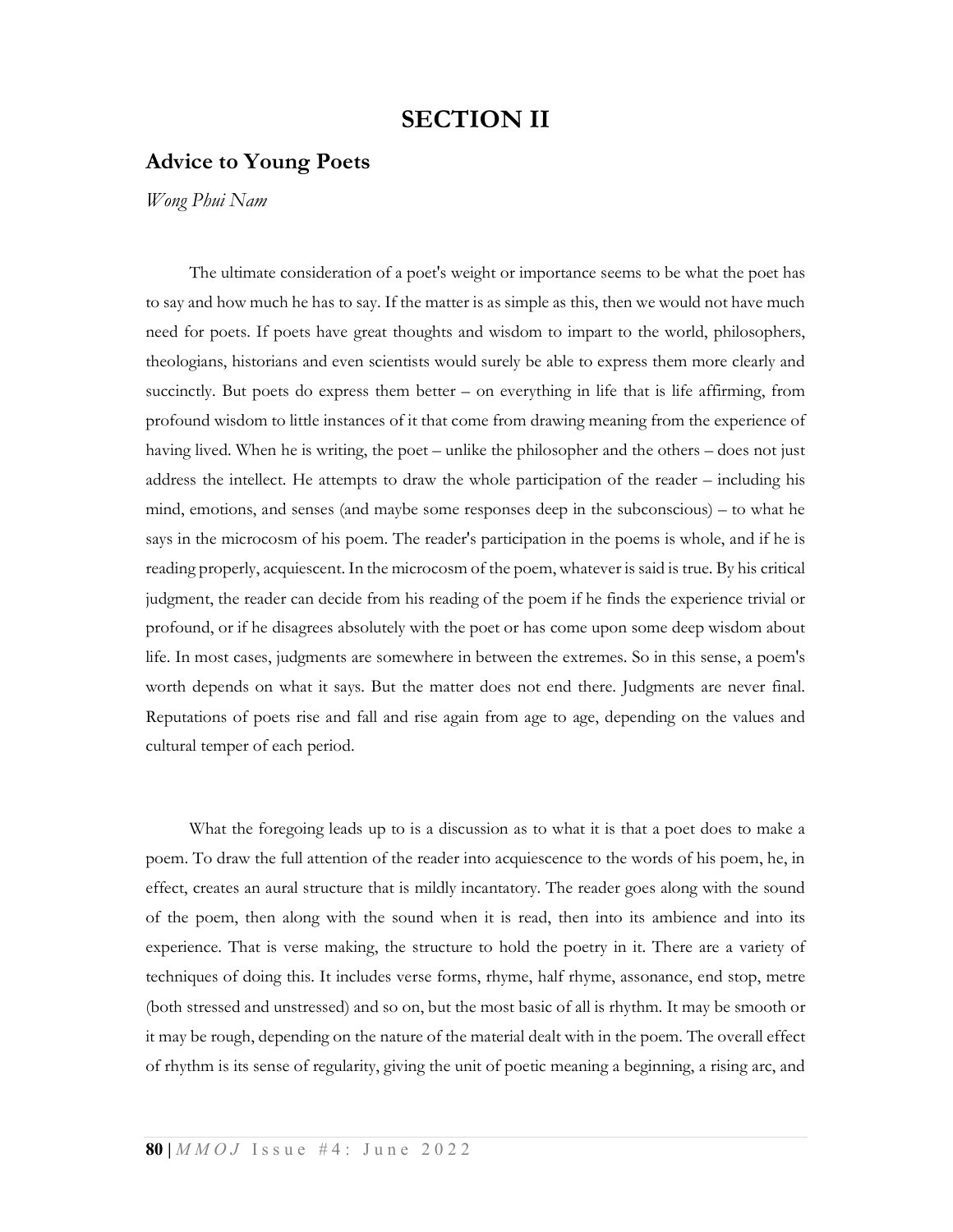a falling in a return. In other words, the unit takes on the shape of a "tune". Above all, a poem must not stutter or remain flat in stretches for lack of rhythm.

 In spite of rhythm being a fundamental characteristic of poetry, we find that it is very common for beginning Anglophone poets in this country to write without giving thought to the fact that their poems are artifacts created not only to be read, but also to be heard. As an artifact in sound, they are constructed to produce their effects differently but essentially in the way spells do. The reading or incantation of a successful poem should draw the attentive listener's emotional assent to its created world of felt meaning within its small space. To create this effect, poems need to have the two basic elements of rhythm (I do not mean strict metre) and cadence to induce receptivity in the listener to what they say – rhythm by its regular pattern and cadence as a recognizable "tune" created from the exploitation of the tonal properties of language. Many of the poems that I have read show scant sign of the poets' awareness of rhythm and cadence.

There are no rules on how to create rhythm in a verse line. The poet just has to use his ear. All that can be said is that the poet composing in English must be very aware of its stresses and the alternation of stressed and unstressed vowels that produces rhythm in a verse line. In more than one or two of the poems I have come across, I find lines clotted up with three consecutive stresses and even four. This chokes up the flow of the verse. More common are poems that are mostly in prose, but which do take off as fluent verse. The poet should also take into account that English is a tonal language, not in the sense that Chinese is tonal. In Chinese, the meaning of a character changes with its tone. In English, however, a vowel rises in to a higher pitch with stress or when it occurs at the end of a question. Meaning does not change. The poet achieves fluency by exploiting this tonal quality. In doing this, the poet is guided by his ear just as a composer relies on his sense of tonality in writing down the succession of notes that make up a melody. In a successful poem, rhythm and cadence work to produce its aural structure. The poet, by this means, finds a distinct voice as it were. Since there no guiding rules for the writing of good verse lines, I can only give examples of what I mean:

(i)

Shall I compare thee to a summer's day?

Thou art more lovely and more temperate: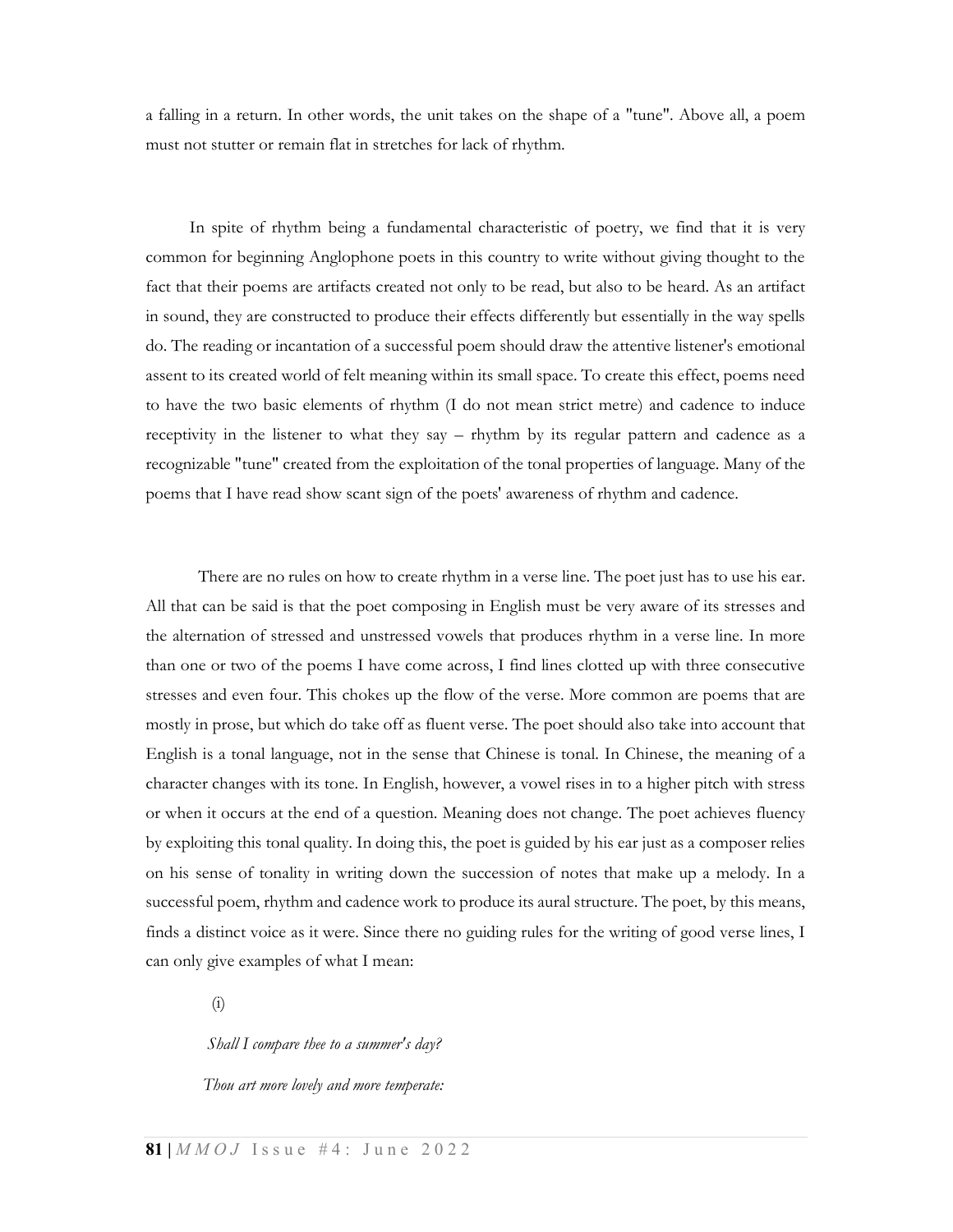Rough winds do shake the darling buds of May,

And summer's lease hath all too short a date;

"Sonnet 18", William Shakespeare

(ii)

Only teaching on Tuesdays, book-worming in pajamas fresh from the washer each morning, I hog a whole house on Boston's

"hardly passionate Marlborough Street,"

"Memories of West Street and Lepke", Robert Lowell

I chose excerpt (i) as a clear example of what is meant by rhythm and cadence. Rhythm here comes from the regularity of the verse line's iambic feet. Cadence is in the line pairs, with one line followed by an answering line. Rhythm and cadence together create the poem's clear structure in sound reinforced in this instance by rhyme. In modern poetry, rhythm is freer in that the verse line is not made up of a regular number of feet. Rhythm and cadence are bound in balanced phrases that make up the verse line. The four lines in excerpt (ii) makes an arc in sound, rising from "only teaching" to reach "each morning" then descending to end at "Marlborough Street".

 If the winners and the other listed poems were to be judged primarily on the basis of whether they succeed as aural structures, there would be too few poems left for consideration. Nevertheless, aural qualities are not set aside as a criterion of choice – the criterion is simply not applied too strictly. The poems chosen are judged mainly by (i) the depth of feeling of the poet for the subject he deals with; (ii) the seriousness and importance of the subject dealt with by the poet; and (iii) the poem's otherwise good lines are not seriously marred by the intrusion of words or phrases that jar with the tone of voice of the poem, or that are vague in meaning, confusing as metaphor, or even make no sense in context. As mentioned above, the winning and short-listed poems must also have the three judges' consensus on their selection.